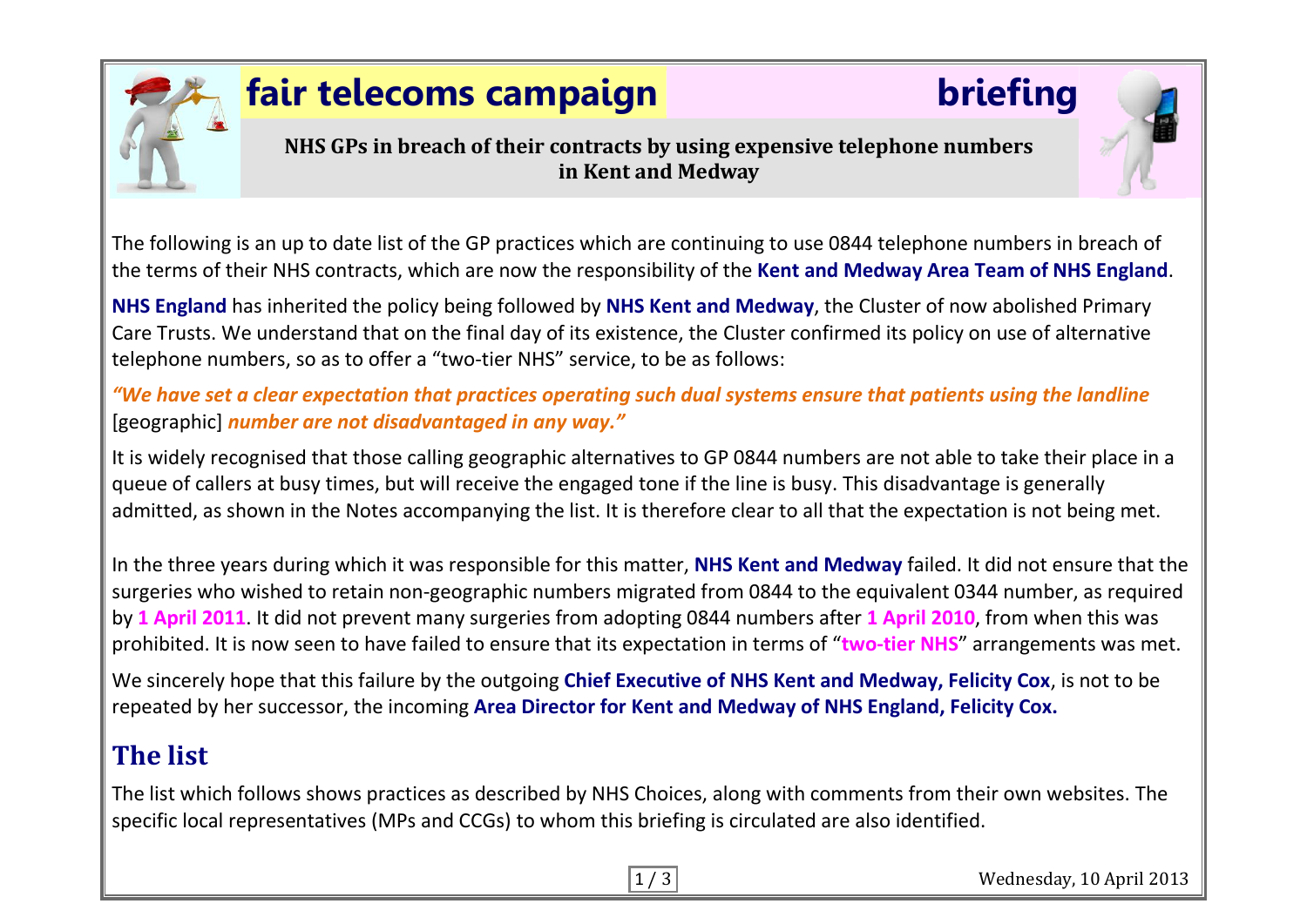### **NHS GPs in breach of their contracts by using expensive telephone numbers in Kent and Medway**

| <b>CCG</b>                          | Constituency    | <b>Practice</b>                              | <b>Surgery</b>                                                       | <b>Telephone</b><br>number | <b>Alternative</b><br>number | Post 1<br><b>April 2010</b> | Arrangement<br>expires? |
|-------------------------------------|-----------------|----------------------------------------------|----------------------------------------------------------------------|----------------------------|------------------------------|-----------------------------|-------------------------|
| Ashford                             | Ashford         | Wye Surgery                                  | Wye Surgery, Oxenturn Road, Wye,<br>Ashford                          | 0844 387 8419              | 01233 220699<br>$\mathbf{1}$ | <b>TRUE</b>                 |                         |
|                                     |                 | Appledore /<br>Hamstreet<br><b>Surgeries</b> | The Surgery, The Street, Appledore,<br>Ashford                       | 0844 477 3989              |                              |                             | Dec-2013                |
|                                     |                 |                                              | Hamstreet Surgery, Hamstreet,<br>Ashford                             |                            |                              |                             |                         |
| Thanet                              |                 | Dr Ryder J E &<br>Partners                   | Northdown Surgery, St Anthonys<br>Way, Cliftonville                  | 0844 477 3728              |                              |                             |                         |
| Canterbury<br>& Coastal             | North<br>Thanet | Dr Sigurdsson R G &<br>Partners              | The Park Surgery, 116 Kings Road,<br>Herne Bay                       | 0844 387 9933<br><u>*2</u> | 01227 742568                 | <b>TRUE</b>                 |                         |
|                                     |                 |                                              | Herne And Broomfield Surgery,<br>Broomfield Road, Herne Bay          |                            | 01227 749678                 |                             |                         |
|                                     | Canterbury      | Dr Shar M B &<br>Partner                     | 28 Faversham Road, Seasalter,<br>Whitstable                          | 0844 387 8111              |                              | <b>TRUE</b>                 |                         |
|                                     |                 |                                              | 32 Saddleton Road, Whitstable                                        | 0844 387 8666              |                              |                             |                         |
|                                     |                 | Dr Grice D J P &<br>Partners                 | Northgate Medical Practice, 1<br>Northgate, Canterbury               | 0844 477 8757              |                              |                             | Jan-2014                |
|                                     | Dover           | Dr Carnegie A M &<br>Partners                | Eastry Surgery, High Street, Eastry                                  | 0844 387 9997              |                              |                             |                         |
|                                     | South<br>Thanet |                                              | The Market Place Surgery, Cattle<br>Market, Sandwich                 |                            |                              | <b>TRUE</b>                 |                         |
| Dartford,<br>Gravesham<br>& Swanley | Dartford        | Dr Fernandes N B &<br>Partners               | Horsman's Place Surgery, Instone<br>Road, Dartford                   | 0844 477 8789              |                              |                             | May-2017                |
|                                     |                 | Ivy Bower Surgery                            | 7 Ivy Bower Close, London Road,<br>Greenhithe                        | 0844 800 5499              |                              |                             |                         |
|                                     | Gravesham       | Dr Patel J R A &<br>Partners                 | Shorne Village Surgery, Crown Lane,                                  | 0844 815 1333              |                              |                             |                         |
|                                     |                 |                                              | Shorne, Gravesend                                                    |                            |                              |                             | Jul-2014                |
|                                     |                 |                                              | Istead Rise Surgery, Worcester Close,<br>Istead Rise, Gravesend Kent |                            |                              |                             |                         |